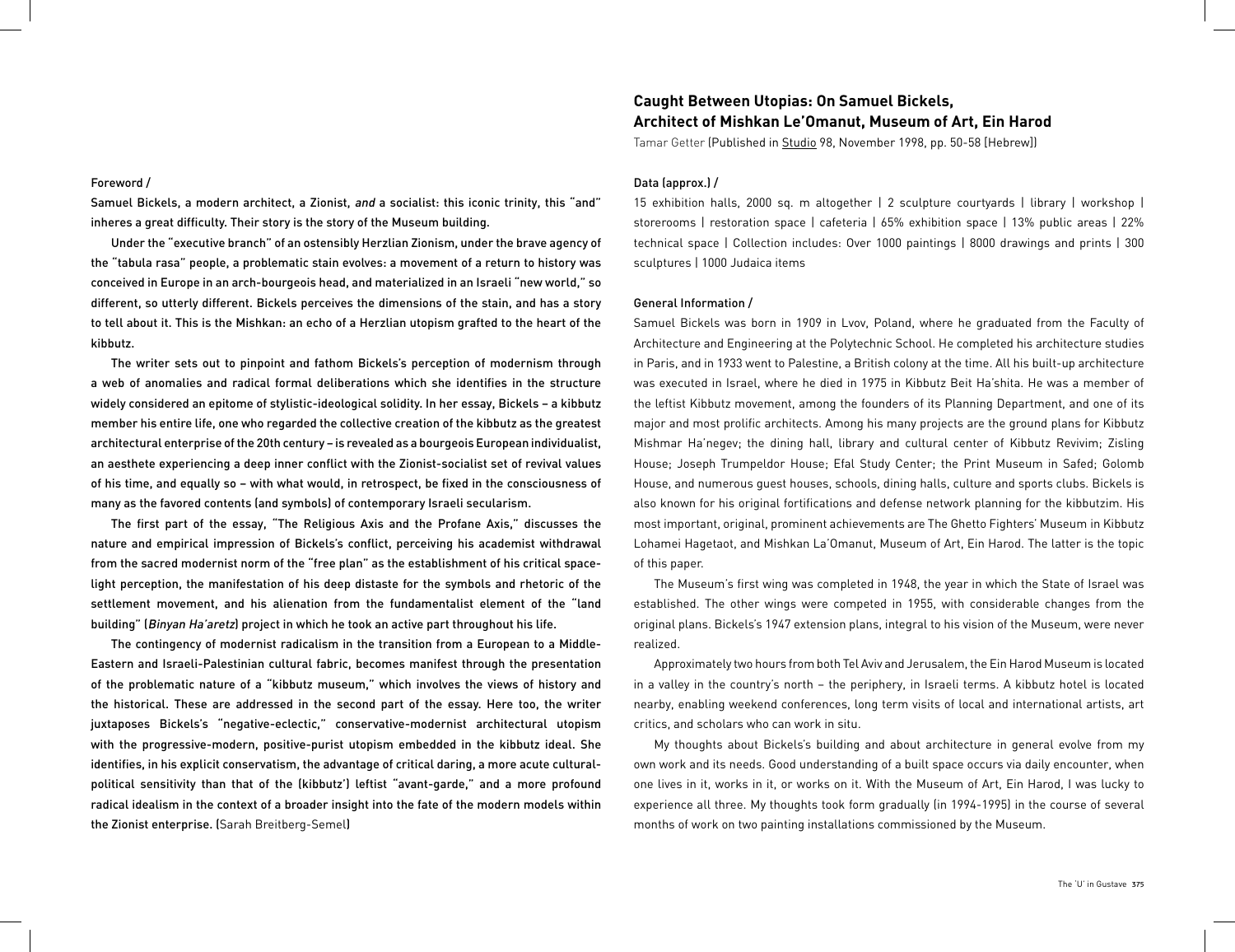

#### The Sacred Axis and the Profane Axis /

Bickels's Museum of Art (Mishkan Le'Omanut), Ein Harod, has been, and is more forcefully nowadays, awarded with the spirit no longer asserted in present-day Israeli cultural and political life, yet one so deeply lamented and yearned for. Over the years, the Ein Harod Museum has become an emblem of Israeli secular modern culture, a token of the lost modesty and decency associated with the socialist beginnings of the state. The building's austere beauty, its simplicity, has been adored and glorified by many visitors, but little, if anything, has ever been said about its form, which I find somewhat peculiar, even incoherent to some extent. In the following paragraphs I will set out to describe what I perceive as the building's formal oddities, and consider their explanation.

I peruse the Museum's fifth level – the Column Hall. Like any classical entrance built on a large scale, it is located in the center of the building. It is, however, a strange entrance, for in order to get to the vast exhibition spaces on levels four, six, and seven, where most of the modern exhibitions are held, the visitor must use independent stairways, each with its own supplemented entry space. It is not a corridor either, since it leads to no particular place. In pure Bau-Kunst terms, not much praise can be attributed to such an obvious redundancy; but it could, and ought to be reconsidered, if we assume "meaning" to be an inherent aspect of form and function.

A stroll through the Column Hall, followed by reconsideration of Bickels's plans, reveals some ambivalence towards a possible association with the old European type of galerie. Such a galerie often took the form of a Column Hall. Its classical decor (often hunting scenes), its allover Arcadian lineament and shrine ambience, implied more than the function of an entrance to a building. A perfect architectural symmetry enhanced the lavish decor system, its grand linearity and splendorous scale all served a distinct temporal statement. In such a rich entrance hall the notion of the Arcadian materializes in the form of a spectacle in which culture is endowed with a classical beginning, where the West separates itself from the East, where the Grecian is naturalized and Christianized.

Bickels, a socialist close to Marxism and a Zionist, felt – whether consciously or not is of little relevance – the immense difficulty so innocently embodied by the conjunctive and. It is the story of this "and" that may account for his admiration of the old galerie, as well as the reservation he felt toward the model nonetheless employed at the very core of his building.

Like the historical galerie, the Ein Harod Column Hall is modeled on a basilica principle. In the latter, however, the two series of columns provide a lateral movement, leaving the center open for ceremonial and assembly purposes. Bickels ignored this. He shifted his columns so close to the walls, that the basilica's function was eliminated, only a remote trace remained, indeed reduced to the status of a symbol. In addition, his columns are exceptionally thin; construction-wise, there are too many of them. Rather than the vigor they gain in a basilica, here they seem to suggest the transience of a tent or a hut. The evocation of a basilica together with its diametric "other" – the nomadic, non-architecture of the tent, appears to me bizarrely daring, possibly humorous too. If such an architectural caprice had been realized nowadays, a subversive discourse would have assuredly been assumed, insupportably so, considering the norms, practice, and the spirit of Israeli architecture of the 1940s and 1950s. To suspect rather that Bickels was ambivalent and hesitant about the hall, seems to me truer.

Why the evocation of a tent? Among the biblical God's many conditions and demands, two in particular pertain to Bickels: God prohibited monarchy and forbade the erection of a temple. He preferred His abode in the modest nomad's tent - the Ohel or Mishkan. The idea of God's provisional residence, The Mishkan, which is also the name of the Ein Harod Museum, embodies one of the most profound moral principles of Judaism. It tells of God's rare descents to the Earth, and of a religion that needs no houses for its practice. The body-less God that fills no space, lacking worldly possessions, underscores the opposite human condition, indicating property as a source of sin and estrangement from the divine.

Where is an architect, a confirmed kibbutz-man, an atheist, and a socialist to position himself when he erects a Mishkan, let alone Mishkan L'Omanut (Museum of Art), in the kibbutz? Bickels was highly sensitive with regard to "occupation" of space, building a museum; an expensive mansion with storage rooms of expensive objects within a kibbutz, where all property is shared collectively and no money is in daily use. Kibbutz and Museum are mutually exclusive concepts by their very essence. He does the job, plans a museum, but its form is ambiguous; a basilica and a tent, architecture and non-architecture.

On the other hand, it would be wrong to assume that Bickels wanted to avoid the solemn aura of a solid, stabile abode. To the contrary. He liked it immensely. This is strongly felt as one ascends from one plane to the next, along the main axis, all the long way from the entrance door, up to the bizarre "apse" at the far end of the Column Hall. Solemnly flanked by two redundant heavy podiums, the final staircase, however, leads to a superfluous flat dark corner, a dead-end. In a sense, it is but a technical termination of the building's vertical axis. By no means can this corner be deemed an architectural response to the majesty built up by the very deep perspective leading to it. Function? It serves as an extra, minor, rear staircase, which links two rooms of an industrial aspect along the horizontal axis of the building. This tiny space is the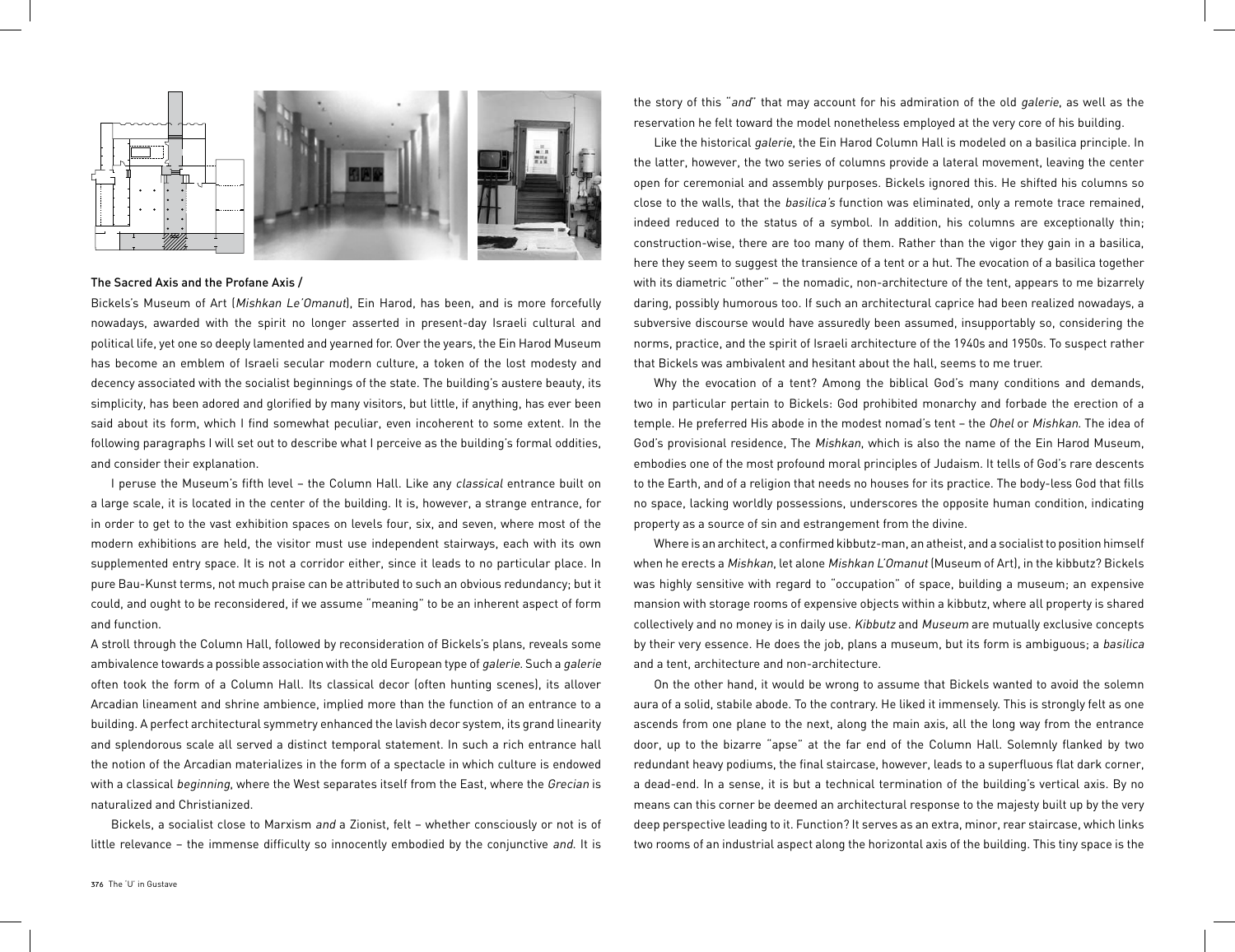## "empty," "deaf" Ein Harod "altar."

Three narrow steps lead down, right of the "altar," to the children's workshop, and three steps, to the left, lead up to a white exhibition room, perhaps the most original in the entire museum. For this space, Bickels chose an industrial idiom reminiscent of the German Werkbund style. Indeed, recalling an olden sweatshop more than an exhibition space, it has two rows of small windows fixed – surprisingly – under a concave, low arched ceiling.



This white overturned half barrel is a simple element, yet it is overwhelming in the way in which it extends overhead; heavy like the belly of a white whale, light and milky like a virgin breast, and yet inorganic, mechanical, technological, futuristic. The space is compact, its scale – modest; the construction was achieved by manual plastering over mesh, as was the prevalent practice in Israel in austerity years.

A new, very deep perspective, climbing softly from plane to plane right in the middle of the space, symmetrical all along and well lit, reveals itself to the spectator standing at the extreme rear of the children's workshop. In a single glance one captures the entire workshop, the industrial hall with its swollen "belly," and an extra hall located on a higher plane



behind it. Despite the industrial quality, the new axis is so solemn in its unpretentiousness that I find it obliging to think of the two, the horizontal profane axis and the vertical, sacred basilica axis, in terms of value clash.

And the "altar," what status does it acquire in the newly formed perspective? From the aforementioned angle, it disappears, becoming optically annulled. One cannot pass from the workshop to the industrial hall without crossing that annulled "altar"; passing there, one cannot fail to observe, and even rediscovers, the extensive basilica exposed to the left, so that physically one finds himself in the place of an altar, and also, as I have experienced it, in its place.

I could go on describing other intriguing relationships manifested in Bickels's building; I could show, for instance, the oddity of the correspondence between the "basilica" and its neighboring lower hall, or the peculiar link between these and the Judaica rooms, but the partial story of the main clash may suffice, invoking several issues to which my line of argumentation has been leading. Within Israeli ideology, where the Kibbutz previously embodied the very notion of the Jewish Mondo Nuovo, the absent-present basilica marks a cultural dilemma. Where was religion to be placed in this modernistic innovative society? Was there any need for religion? The extent to which one may speculate about Bickels's ambivalence over these topics remains open. Pointing out the formal incoherence of the building is necessarily a target in itself. While it is evidently unfair to be too suggestive about Bickels's priorities, of his being an aesthete, a Jew, or a socialist, I still feel – and this is not intended as a provocation – that the state of things in Israel of his day begs the question. Bickels had his sensitivities and intuition. Doubtless he wanted his building to please the kibbutz members. Nevertheless, Bickels had the reputation of a very quarrelsome person. Such matters are worth remembering.

# "Binyan Ha'aretz" (The Building of Eretz-Israel): Bickels as an Estranged Modernist /

The next issue concerns Bickels's type of Modernism. I would like to re-examine the Column Hall in this context.

The modernist "Free Plan" provided a column grid meant to set the façade wall free of its old function as a roof support. The invention, modernistic par excellence, celebrated the massive invasion of daylight and the entire environment into the building, as was masterly exemplified by the works of Mies van der Rohe and Le Corbusier. No architect worth his salt could let himself ignore that invention. Bickels was an updated architect, yet he chose to ignore The dictate of his time: his columns do not carry the roof; his ceiling is prosthetic, and his walls – opaque, indifferent to both the valley view and the kibbutz. Even from within the museum itself, no view is obtained of the sculpture patio, or of the courtyard with its herbal garden. A modernist ready to swallow Bickels's bizarre need for classical attributes, and to consider some "literary" aspects, would still find it difficult to fathom his stubborn refusal of the obvious advantages introduced by the Free Plan. Was Bickels merely a sleepy, mediocre architect? I believe not.

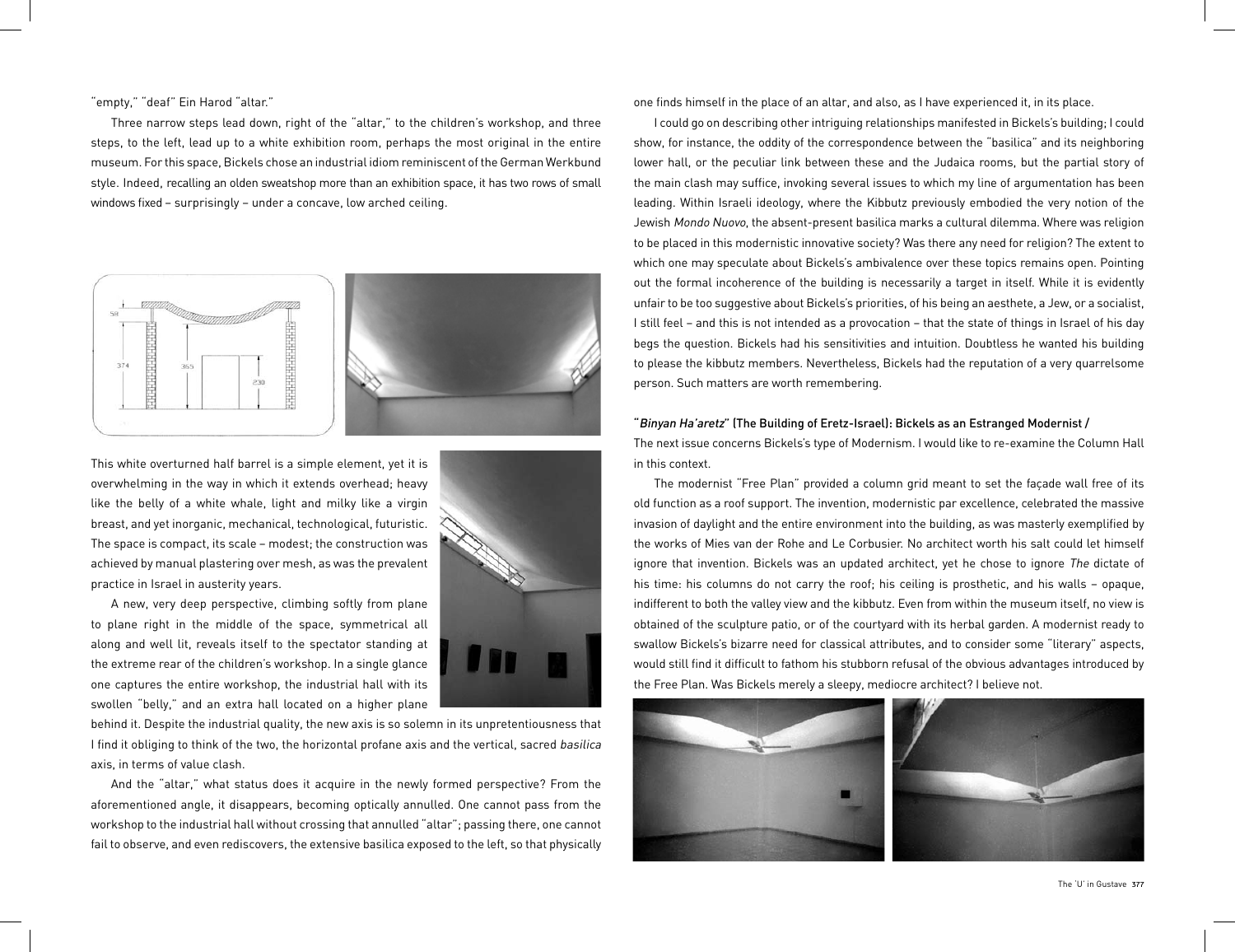

As paradoxical as it may sound to any adherent of the Free Plan, daylight was Bickels's greatest passion. Moreover, it was the sole concern of his entire planning: for each hall he conceived a different device to suspend his prosthesis ceilings. The columns are one variation of such simulated support. Indeed, daylight was worshiped by any modernist, but for Bickels it was not a generic term. What kind of light, then, did Bickels seek for his museum, and why was he so persistent about shutting all its halls (far beyond the need to supply walls for art objects) and the museum as a whole from their surroundings? (Even the garden and the patio are such autonomous compositions, two different objects of light). I think mere daylight was not enough; it was to be filtered from above as required in museums, but beyond that function, it was to be held as far as possible from certain religious connotations. The mundane as such mattered; the factual, the prosaic. It is the image of rationality, one could say, and of the revolution. In this sense, the basilica-tent can be read as a monument to secularism.



My thoughts object to the Israeli consensual admiration of Bickels's success at creating "temple light." The denial of sanctification of any kind is, to my mind, the key for the appreciation of this building. The Mishkan is there to obstruct the silly cults of the "unique" "Israeli light," the soil, the worship of "place," of the "holy land" – of all these nationalized items. The small, flat, low, shut and isolated building claims no special uniqueness, no power, no expansionist idea, no spectacle of any kind; it is so alienated within the frame of ideas and sentiments permeating the rhetoric of the colonial movement of Bickels's day, a time in which the difficult "and" – and Marxist, and Zionist, and Jewish, and Nationalist – was blurred in the course of the crude existential struggles. Thus and otherwise: Bickels was not an articulated moralist, nor a critic, and cannot be presented as an ambitious architect. More than anything, he was one of the many participants in the "land's construction" (Binyan Ha'aretz) project that welded the notions of land (soil) and the biblical Patria. It was the mandatory demand of the period that individuals should identify their innermost life with the needs of the collective. Bickels was a part of all this. And yet, nowadays the building seems to be striking in its silent incongruity with the slogans of

its time. The term "Binyan" – denoting both a "building" and the verbal "to build" – marked a down-to-earth, practical aspect; the verbal reverberated the desperate hour of Jewish refugees seeking their future, but the voice of ideology masked it with a theological and eschatological load. Bickels was an atheist, but after World War II it was difficult to think of an atheist, a socialist, a Marxist, or a Jew, who did not believe in the absolute necessity



of this enterprise. The entire democratic world believed in it. In any event, Bickels sensed the fundamentalist component latent in this project, and what he had inscribed in his building, is significant today.

Remembering and reminding the1948 deserted Palestinian village on the border of kibbutz Ein Harod, it is still justified, to my mind, to discuss Bickels's non-expansionist architectural values. Obvious objections may be raised against my reading; in order to insist that Bickels was but a yes-man, however, one would have to repudiate most of the Israeli built sites, and present every architect and mason as active participants in land confiscation and robbery. While this is possible, certainly from the point of view of the Palestinian "Nakba" (1948 Catastrophe), such a discourse would disqualify, exclude in fact, any legitimate analysis of the ideological complexities of the State's first years. In view of this option, the very notion of complexity would be held unacceptable, cynical, or apologetic. One could obviously argue about the nature of the historical bargains: which lands did the JNF (Jewish National Fund) actually purchase from the Arabs, and which lands were robbed by force. The Ein Harod lands were purchased. The museum stands on "kosher" land. But this is not the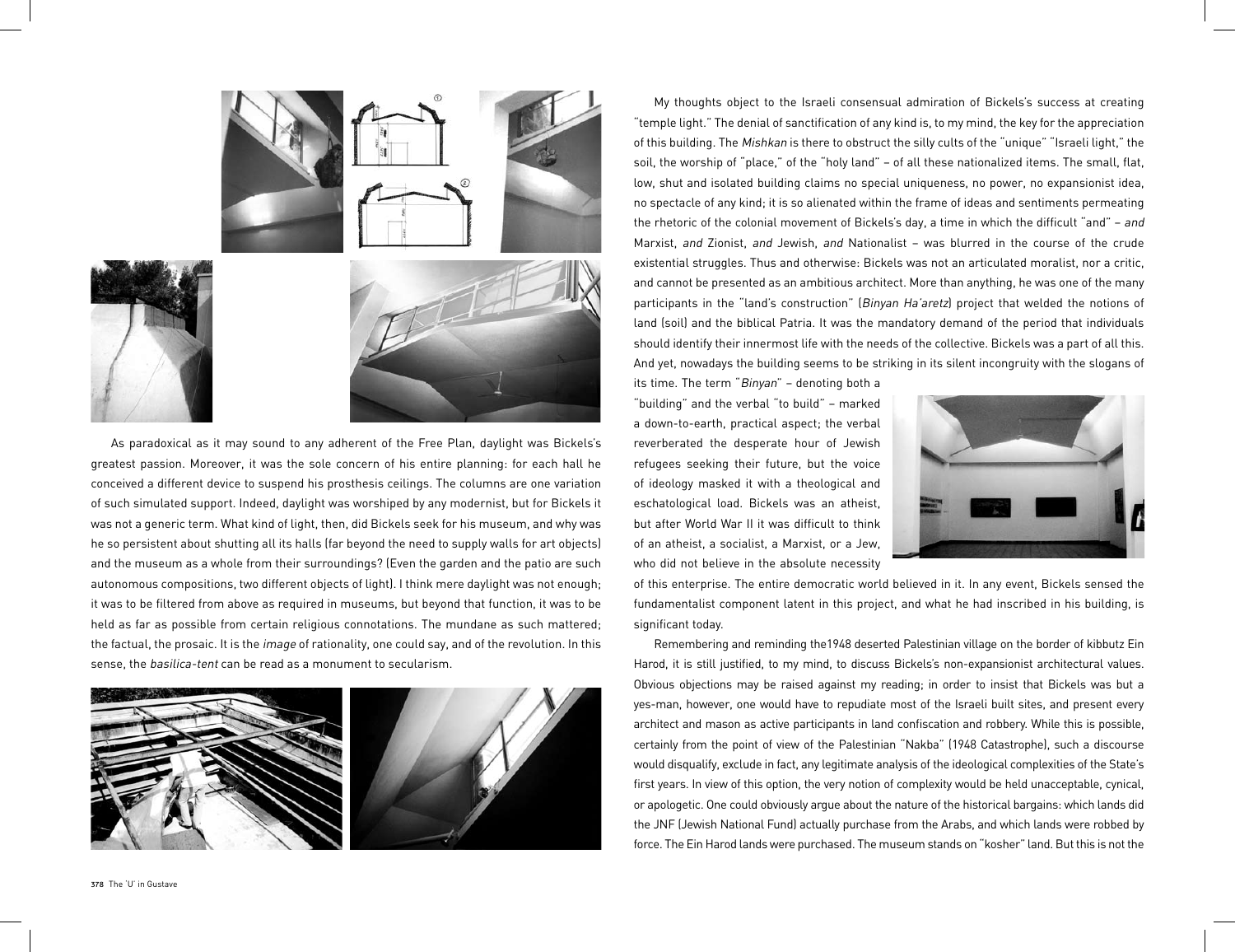point. I think it is valuable to recognize Bickels's ambiguities and his unique stand in both aesthetical and political terms, within the "land building" project.



#### An Individual in a Kibbutz /

Since 1967, as the monstrous mutations of the old cult of the land spread throughout Israel – in the new West Bank settlements, in the hysterical mass erection of watchtowers above Palestinian villages, in the extensive housing projects on Palestinian land all around Jerusalem, and in the kibbutzim, now exchanging their old creed for simple greed – a new meaning is attached to Bickels's secular definition of light. It has acquired a warning, prophetic value.

But the dilemmas captured in the Mishkan reach beyond Israel's internal affairs. I find them constructive to the reading of a post-USSR world, in its new set of crazy capitalism and collapsing democracies. They embody real conflicts for anybody willing to question the universal application of modernistic modules, and study their particular histories in today's world. Bickels's building is a real case of architectural utopianism. Today, more than in his time, it attests to the tensions of emigration, of schizoid identities, and of fundamentalism.

The Ein Harod Museum started as an "art corner" in a small wooden shack, which served as the studio of painter Chaim Atar (1902-1953). Atar was the visionary, Bickels, his friend, was the mason. Artist Moshe Kupferman was the scaffold worker. When I studied the Museum protocols, I was impressed by the dimensions of their vision. They shared a concern about the Kibbutz's shortness of breath, foreseeing its imminent failure to house conscientious socialists. The "bourgeois" cultivation of Kultur, freedom of thought, criticism, were the only antidote for the oppressive ideological collectivism that had taken over, along with the unimaginable narrow-mindedness that rapidly spread in the Kibbutz Movement. Moshe Kupferman told me a few years ago: "For me, to be a Jew is to keep questioning everything, to doubt: never to sanctify a thing. That is what my painting is all about." This was also the spirit of Atar and Bickels. The Museum was to restore the Kibbutz, so to speak. The social utopianism that had given rise to the Kibbutz idea seemed in the late 1940s like an overly agrarian program, too purist in its naïve egalitarianism, too boring in its optimism, too positive to deal with grief, loss... Atar and Bickels shared a deep feeling for the last two; Atar's tragic Jewish portraits are often on view

at the Museum. Less known are Bickels's compassionate drawings of the Ghetto Jews, figures featured with none of the mighty kibbutz-man physique.

And when all Marxists started to wear the prominent Stalin moustache, the Kibbutz seemed to have lost its charm altogether. Bickels and Atar cried out for a Modern Art Museum – the sooner the better – including a Judaica wing! There was no synagogue in Ein Harod until the early 1960s, burials were secular, and pagan symbolism was introduced to all holidays of the Jewish calendar.

It is noteworthy that the "and" Judaica came from leftist modern artists. Many may disagree with me, but I believe that Atar and Bickels shook the fundaments of many kibbutz members' concepts of History and tradition. Most Kibbutz people today tend to deny that the idea of Blank Page was fathomed at the time as their raison d'etre. Bickels and Atar exposed that monstrosity. Nevertheless, the fact that the kibbutz was resourceful enough to agree and support the expensive project, and bothered to provide an entire staff to run it, should not be underrated.



## More Thoughts about Bickels's Introspection /

Even though Bickels was a modernist architect, unsympathetic to historicity and historicism, his building embodies a tangled web of historical, architectural, and broad cultural allusions. How is one to comprehend his modernism? The general composition of the Ein Harod Museum is akin to the early 20th-century building type prevalent in Elementarism, and is quite reminiscent of public buildings designed by French Academy member and architect, Julien Gaudet. Much like Gaudet, Bickels also set his building on an axial structure, devising a rational link of pre-defined spaces. In a conversation, architect and scholar Ada Karmi-Melamede spoke with little regard for the conformist axial structure, and with even less regard for Bickels's success in applying it to his altogether non-rational plan. She implied that Bickels's building, as opposed to its claimed reputation, was never a modernist jewel. This assertion may emphasize the issue raised earlier with regard to Bickels's refusal of the free plan. The building, however, is not allover Elementarist; it displays a conspicuous English influence, mainly through Hermann Muthesius with whose work Bickels must have been familiar through the German Werkbund. Generally speaking, Elementarism was largely an academic stream. The revolutionary forces of that historical moment worked outside the Academy. Nevertheless, historian Reyner Banham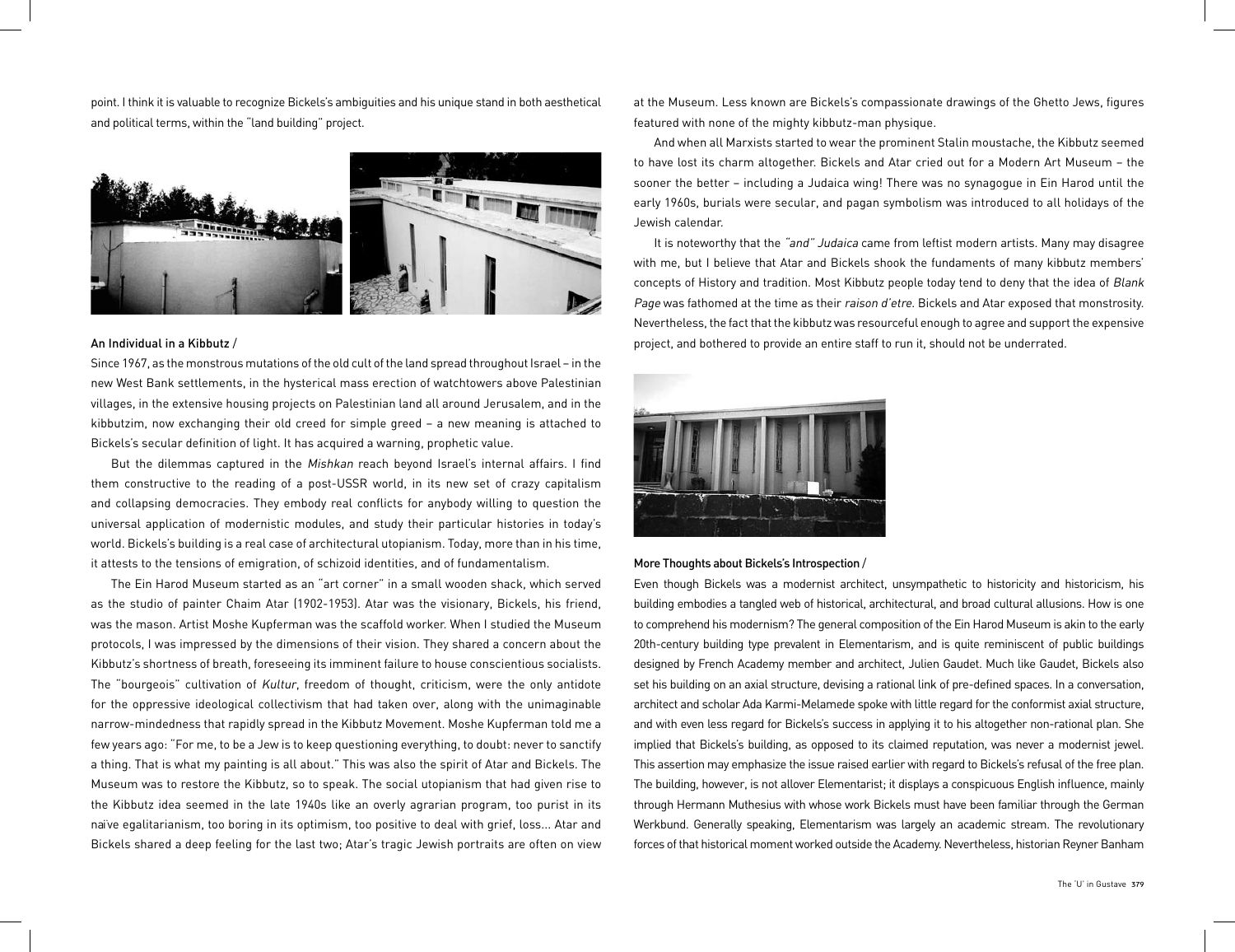has pointed to the fact that Elementarism pursued and promoted functionalism and rationalism long before the modern movement did. What I find of interest at this point concerns the relation to History: Elementarism did not deny History in the manner which was to be fixated later in the manifestoes of the Modern Movement and among its architects.

Does that answer why the introvert, skeptical Bickels preferred the early phase of modernism, or why his building acquired its neo-classical looks? Should I follow the story of the "sleepy" architect, and think of Bickels as one of many architects for whom the passage from Europe to Palestine was professionally disastrous, a banishment from the fertile dynamic polemics taking place in the European capitals? Is this the answer?

The 1940s in Israel: Students of Mies van der Rohe and Le Corbusier were working in Haifa, in Jerusalem. The kibbutzim were, to a great extent, Bauhaus projects. Tel Aviv, the small city erected on the sand dunes, was to be recognized as the "biggest" Bauhaus city in the world. By the late 1940s, the Jewish population in Palestine stood at a mere half a million. All the architects knew each other. And yet, Bickels chose to erect his – well – temple-like, Elementarist, neo-classical building in the kibbutz of all places, the last place to host such an object. If this is not to be considered a clear cultural-political stand, it is at least a very peculiar document which, to my mind, exposes several gaps, or cracks, that many Israeli modernists were reluctant to acknowledge: for instance, that Zionism and Modernism were not the natural pair they were so fiercely believed to be.

Possibly, this is but my private response to the narrow perspective that dominated my upbringing. Nevertheless, I find it significant: the story told in the 1960s, in kindergartens, elementary schools, the still-breathing socialist youth movements, on family picnics, in the neighborhood, was one: it introduced Zionism as the avant-garde movement par excellence. We were told, indeed, that it was a late product of the Enlightenment, albeit a radical offspring of Viennese liberalism, and that the Kibbutz was its peerless socialist raised arm. We all wanted to either join a kibbutz or build a new one, because it was the ultimate rational program for a brave new world. Religion, tradition, History – all these belonged to the kind of Jews we were not meant to be.

But the movement that Theodor Herzl (1860-1904) had in mind was, ironically enough, a back-to-history movement, namely, a-modernistic, to begin with, or at least a movement that had great difficulties with the blank page rationale, and criticized it harshly. Moreover, it was not socialistic, and its attitude to religion and tradition was emphatically alien to that of socialism. The wish expressed in the post-rational Herzlian politics was not necessarily "new" or "modern"; it was all about how to transplant a European metropolis into a new geography. As is well-known, after the Dreyfus Affair, Herzl lost his faith in the political realism of the European liberals, a doctrine blind to the socio-political reality of marginal groups. He preferred to it what Carl E. Schorske in his book **Fin-de-Siècle Vienna** calls "the politics of fantasy and the irrational."

Schorske writes: "In his eruptive conversion experience, Herzl rejected a positivistic conception of historical progress in favor of sheer psychic energy as the motive force in history." In a passage defining both the weight of social reality and the analogous gravity of political style that made the liberals powerless to alter it, Herzl set forth the dynamic of his politics of fantasy:

Great things need no firm foundation. An apple must be placed on the table to keep it from falling. The earth hovers in the air. Thus I can perhaps found and secure the Jewish state without any firm anchorage. The secret lies in movement. Hence I believe that somewhere a guidable aircraft will be discovered. Gravity overcome through movement. [Herzl, Tagebücher, I, 398-9]

Zionism would accordingly be not a party, said Herzl, not a part of a defined whole, but a movement – 'The Jewish people on the move (Unterwegs).'"1

According to Herzl's plan, Zion was to reconstruct the European liberal culture as best as possible. Among Jews – he may have thought – the modernity of that liberalism may be possible... Of the future Israeli cannibalist pursuit of "roots" he could not have thought; his Zion is furnished rather by the Viennese upper class and aristocrat bourgeois urban life, inhabited by sportive Anglophile gentlemen playing cricket and tennis. In point of fact, nothing in his Jewish state was Jewish; not even the Hebrew language. And the Yiddish was to be forbidden altogether. Herzl abhorred that German dialect. It reminded him of oppression and segregation only. Hoch Deutch, among other respectable languages, suited much better the Zion fit for his vision of linguistic federalism. One of the concerns with which Herzl engaged was the art academy. It was possibly the most non-Jewish institute of his fancy. This topic was discussed in depth by Sarah Breitberg-Semel in a recent panel discussion held in Vienna. The Academy takes an enormous space in Altneuland compared to the attention given to other public institutions vital for the new state.

This, then, was the handsome Theodor H., the expert on fine furs and women's lingerie, a bookworm and an opera lover, the Vienna-Paris dandy for whom Zion was to become a cosmopolitan mansion for private educated people like him.

The main point about that paradise was to let Jews not be bothered with the question of their Judaism, neither by themselves nor by others.

And the clergy? "While honored, it would be confined to their temples like the army to the barracks, lest they cause trouble...".

Consequently, Herzl was indifferent to the location of that future Zion; the biblical fatherland did not concern him in the least. As far as he was concerned, it could be anywhere.

The paradox, henceforth, is apparent: a back-to-history movement, conceived in Europe, was to emerge in an Israeli socialistic Mondo Novo so inherently different from anything Herzl